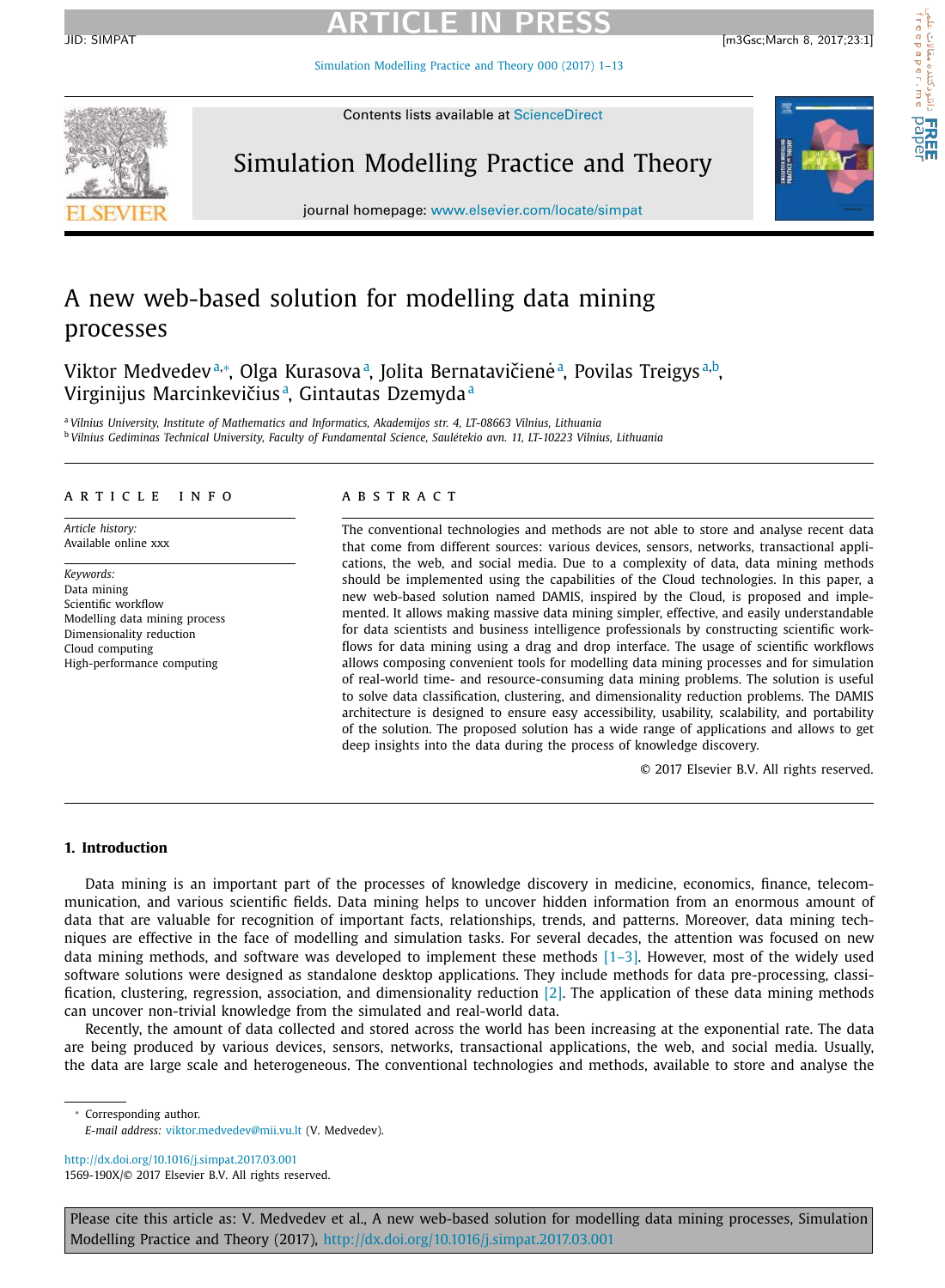<span id="page-1-0"></span>2 *V. Medvedev et al. / Simulation Modelling Practice and Theory 000 (2017) 1–13*

data, cannot work efficiently with such an amount of them. Moreover, the Cloud gives new technological opportunities for these methods [\[2,4,5\].](#page-10-0) New technologies have boosted the ability to store, process and analyse the massive data. As Cloud-based technologies and platforms gain in popularity, new data mining and machine learning algorithms have been developed as the Cloud services. Moreover, another new trend known as big data brings new challenges to data mining due to large volumes and different varieties of data. The common methods and tools for data processing and analysis are unable to manage such data by conventional ways. Thus, the Cloud and big data not only yield new data storage and processing mechanisms but also introduce ways of the intelligent data analysis.

Due to the complexity of data, various data mining methods should be used jointly. The goal to make massive data mining simpler, effective, and easily understandable for data scientists and business intelligence professionals can be achieved by constructing scientific workflows for data mining process using a drag and drop interface. The usage of scientific workflows allows composing the convenient model of data mining process covering a number of different methods. Thus, the simulation and solving of real-world time- and resource-consuming data mining problems may be realised. Inspired by the aforementioned challenges facing data scientists and business intelligence professionals, a new web-based solution DAMIS has been developed.

The paper is structured as follows. In Section 2, the related works on the Cloud technologies and the state-of-the-art data mining solutions are reviewed. [Section](#page-3-0) 3 introduces a new web-based data mining solution DAMIS. The capabilities of DAMIS to solve various data mining tasks are demonstrated in [Section](#page-6-0) 4. The last section concludes the paper.

#### **2. Related works**

Data mining algorithms and processes of knowledge discovery are usually compute- and data-intensive [\[1,6–8\].](#page-10-0) The Cloud offers a computing and data management infrastructure to support a decentralised and parallel data analysis. The innovative Cloud solutions are aimed at making data mining and knowledge discovery process more attractive and straightforward.

Extracting useful knowledge from huge data requires intelligent and scalable analytics services, programming tools, and applications [\[9\].](#page-11-0) The Cloud allows the user to obtain various services from data storage to data mining without investing in the architecture. In the last years, many standard data mining algorithms have been migrated to the Cloud that make them high efficient and scalable [\[10\].](#page-11-0) The growing number of real-world applications, such as recommendation systems [\[11,12\]](#page-11-0) and health-care system[s\[13,14\],](#page-11-0) shows the high significance of this approach.

#### *2.1. Cloud technologies*

The Cloud technologies become a major tool for new solutions of data mining and innovation in various fields of science and business. There is a large number of distributed and data-intensive applications and data mining algorithms that cannot be fully exploited without the Cloud technologies [15-18]. The world's leading information technology (IT) companies conduct the research which becomes significantly related to the Cloud. The basic Cloud service types aggregate Infrastructure as a Service (IaaS), Platform as a Service (PaaS), Software as a Service (SaaS). As big data analytics becomes mainstream in the era of new technologies, Analytics as a Service (AaaS) is designed to help data scientists and business intelligence professionals to meet the growing demand for data analysis and research [\[19\].](#page-11-0) In order to use modelling and simulation on demand in the Cloud, a Modelling and Simulation as a Service (MSaaA) is introduced [\[20\].](#page-11-0)

Cloud computing provides a possibility to access the distributed computing environments that can utilise computing resources on demand [\[2,21,22\].](#page-10-0) Cloud-based data mining allows distributing a compute-intensive data analysis among a large number of remote computing resources. Common software for Cloud computing has been based on a Service Oriented Architecture (SOA). It describes a set of principles allowing to build flexible, modular, and interoperable software applications. The implementation of SOA is represented by web services. A web service is a collection of functions that are packed and presented as a single entity published on the network and can be used by other applications through a standard network communication protocol [\[23\].](#page-11-0) The web service allows integrating heterogeneous platforms and applications. The services are running independently in the system, and external components do not know how the services implement the functionality. The components ensure that the services should return the expected results. So, web services are widely used for computing on demand [\[24\].](#page-11-0) WSDL (Web Service Definition Language), SOAP (Simple Object Access Protocol) and REST (REpresentational State Transfer) are concepts important to define web service oriented solutions.

The most known new products and services are Cloud-based solutions: Apache Hadoop and Spark, Amazon Web Services (AWS), Microsoft Azure, Google Cloud Platform, and others. Apache Hadoop<sup>1</sup> is one of open source Cloud computing environments [\[25\]](#page-11-0) that implements the Google MapReduce framework. MapReduce is a programming model for processing large data sets as well as a running environment in large computer clusters. Due to HDFS (Hadoop Distributed File System) Hadoop enables to save the computing time needed for sending data from one computer to another. The Hadoop Mahout<sup>2</sup> library is developed for data mining, where classification, clustering, regression, and dimensionality reduction algorithms are

<sup>1</sup> <http://hadoop.apache.org>

<sup>2</sup> <http://mahout.apache.org>

Please cite this article as: V. Medvedev et al., A new web-based solution for modelling data mining processes, Simulation Modelling Practice and Theory (2017), <http://dx.doi.org/10.1016/j.simpat.2017.03.001>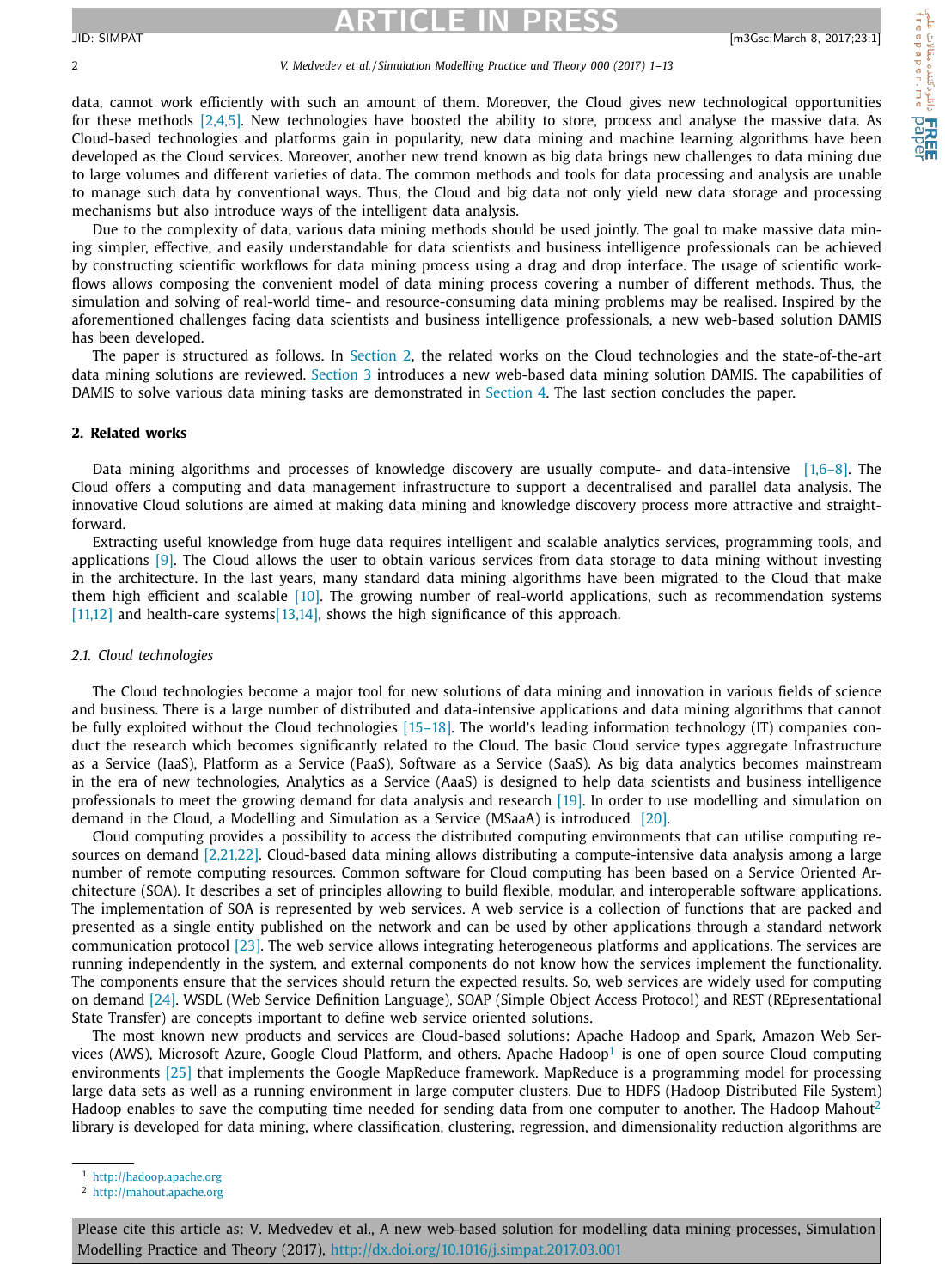دانلودکننده مقالات علمی<br>freepaper.me

**FREE**<br>Paper

implemented. However, there are only a few data mining algorithms implemented due to the MapReduce limitations, and not always the existing data mining algorithms can be used easily and efficiently<sup>3</sup>.

Apache Spark $4$  is another open source parallel processing framework that supports in-memory processing to boost the performance of big data analysis tasks. Spark is designed to work with HDFS to improve the MapReduce technology. Spark makes it easier for developers and data scientists to work with data and deliver advanced insights faster. For data mining purposes, data scientists can use scalable machine learning library MLlib, where traditional machine learning and statistical algorithms have been implemented. Spark is a lot faster than MapReduce because of the way it processes the data.

Amazon Web Services (AWS)<sup>5</sup> offer reliable, scalable, and inexpensive Cloud computing services: Amazon Elastic Compute Cloud (EC2), Amazon Simple Storage Service (S3). Amazon Elastic MapReduce (EMR) enables to process large amounts of data. It uses a Hadoop framework running on the web-scale infrastructure of EC2 and S3. It is possible to use different capacities to perform data-intensive tasks for applications in data mining, machine learning, scientific simulation, web indexing, and bioinformatics. Google has also introduced an on-line service to process large volumes of data $6$ . The service supports ad hoc queries, reports, data mining, or even web-based applications. Microsoft Azure<sup>7</sup> is another Cloud computing platform and infrastructure to build and manage applications and services through a global network. It provides both PaaS and IaaS services and supports many different programming languages, tools, and frameworks.

#### *2.2. Data mining solutions*

At the beginning of solving of data mining problems, the methods were rapidly developed by adapting mathematical statistics methods and creating new ones inspired by modern applications. Later on, the data mining software was developed to facilitate solving the data mining problems. The majority of software is open sourced and available for free. Therefore it has become very popular among data scientists.

Recently, a scientific workflow paradigm becomes widely used in the software with the user-friendly interface [\[26,27\].](#page-11-0) The functionality of scientific workflows allows researchers to compose and execute a series of data analysis and computation procedures in scientific applications. Moreover, the scientific workflows are computational steps for scientific simulations and data analysis processes. The development of scientific workflows is under the influence of e-science technologies and applications [\[28–30\].](#page-11-0) The aim of e-science is to enable researchers to collaborate when carrying out a large scale of scientific experiments and knowledge discovery applications, using distributed systems of computing resources, devices, and data sets [\[31\].](#page-11-0) Scientific workflows play a major role to reach this aim. First of all, the scientific workflows can be extremely helpful to compose convenient platforms for experiments by retrieving data from databases and data warehouses and running data mining algorithms in the Cloud infrastructure. Secondly, web services can be easily imported as a new component of workflows. Thus, the scientific workflows provide an easy-to-use environment for researchers to design their workflows for individual applications, to execute the workflows and to view the results in real time.

The scientific workflows provide multiple benefits [\[32\].](#page-11-0) They are useful for sharing knowledge as services for collaborating scientists. The workflows are able to deal with big data problems and with modelling and simulation of data mining tasks. The workflows can be utilised to conduct scientific simulations in a parallel and automated manner.

The synergy of Cloud computing possibilities and scientific workflow paradigm allows developing new scalable, extensible, interoperable, modular, and easy-to-use data mining solutions. One of the most popular open source data mining software is Weka [\[33\].](#page-11-0) It contains tools for data pre-processing, classification, regression, clustering, association rules, and visualisation. Weka4WS is an extension of Weka to support distributed data mining [\[34\].](#page-11-0) It is a desktop application with a possibility to select remote computing resources.

Orange4WS [\[35\]](#page-11-0) is an extension of another well-known data mining system – Orange [\[36\].](#page-11-0) Orange4WS includes some new interesting features comparing with Orange. There is a possibility to import external web services; only WSDL file location should be specified. The knowledge discovery ontology describes workflow components (data, knowledge and data mining services) in an abstract and machine-interpretable way.

The open source KNIME analytics platform [\[37\]](#page-11-0) helps to discover the hidden information in data and to predict new values. There is a possibility to use a KNIME commercial extension, KNIME Cloud Server, to run analytics on more powerful hardware by offloading computationally intensive tasks to dedicated hardware.

RapidMiner Studio [\[38\]](#page-11-0) offers a powerful, easy-to-use and intuitive graphical user interface for the design of analytic processes including data uploading from various sources, data pre-processing, model building and validation, as well as result visualisation. The commercial extensions RapidMiner Cloud and RapidMiner Radoop are available for executing highperformance, large scale predictive analytics on demand.

All the aforementioned data mining systems are standalone desktop applications. Nowadays web applications become more popular due to the ubiquity of web browsers. ClowdFlows is a web application based on a service-oriented data

<sup>5</sup> <http://aws.amazon.com>

<sup>3</sup> <http://mahout.apache.org>

<sup>4</sup> <http://spark.apache.org>

<sup>6</sup> <https://cloud.google.com>

<sup>7</sup> <https://azure.microsoft.com>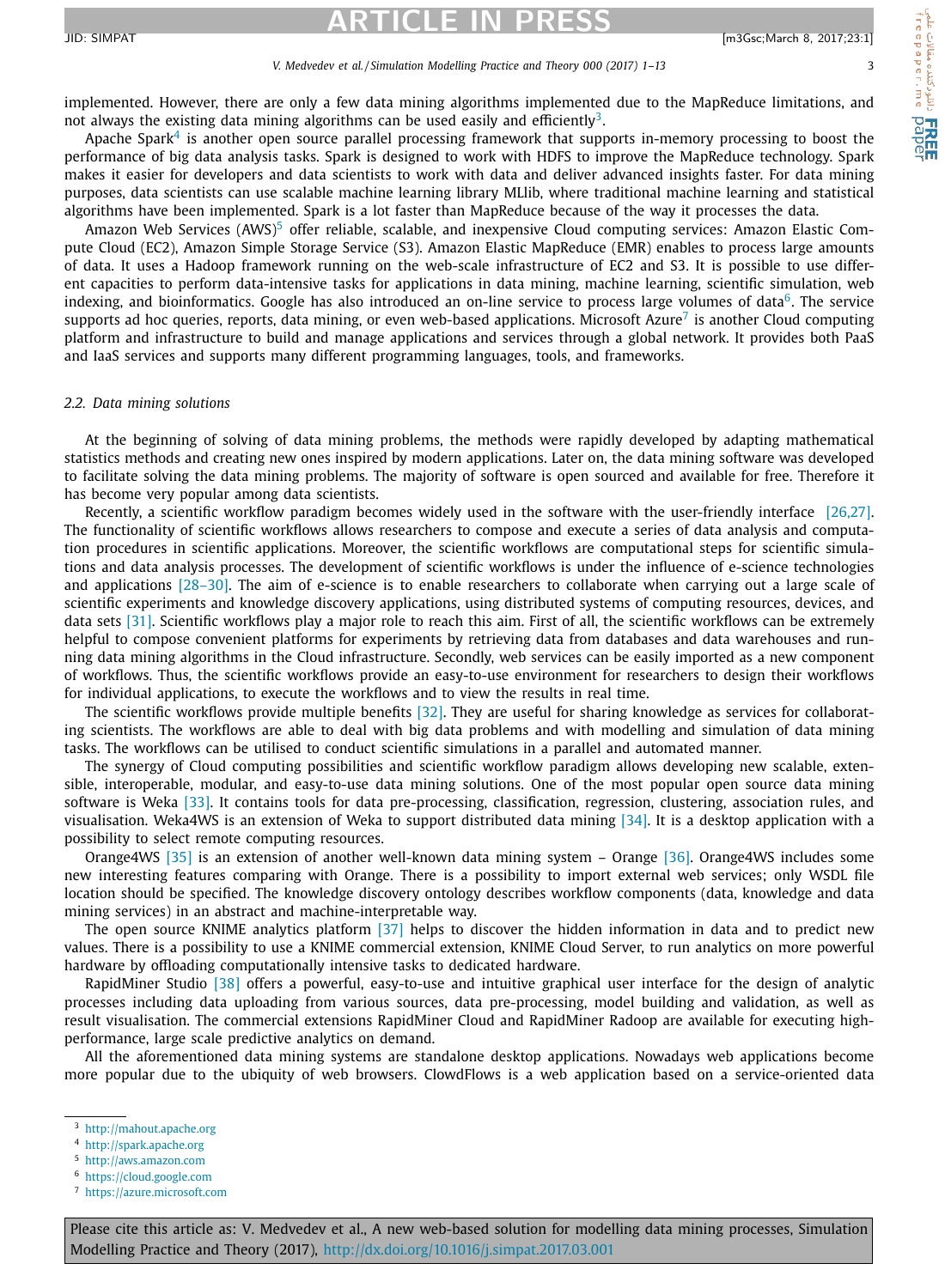mining tool [\[39,40\].](#page-11-0) It is an open source Cloud-based platform for composition, execution, and sharing of interactive machine learning workflows. Here the data mining algorithms from Orange and Weka are implemented as local services.

DAME (DAta Mining & Exploration) is an innovative web-based, distributed data mining infrastructure<sup>8</sup>, specialized in large data sets exploration [\[41\].](#page-11-0) DAME is organised as the Cloud of web services and applications. The idea of DAME is to provide a user-friendly and standardised scientific gateway to ease the access, exploration, processing, and understanding of large data sets. The DAME system includes not only web applications but also several web services, aimed at providing a wide range of facilities for different e-science communities.

The world's leading IT companies offer Cloud-based products and solutions for data mining. Microsoft Azure Machine Learning  $(ML)^9$  is a Cloud service to build predictive analytics models and to easily deploy those models for consumption as the Cloud web services. A series of machine learning methods are implemented for data preparation, feature selection, anomaly detection, data classification, clustering, regression as well as for statistical functions and text analytics. With a browser at hand only, it is possible to upload data, and immediately start machine learning experiments. Azure ML enables to design machine learning workflows in the Cloud directly from the browser through a drag and drop interface. Such an approach makes the common machine learning tasks straightforward and quick.

SAS Enterprise Miner<sup>10</sup> streamlines the data mining process in order to create accurate predictive and descriptive analytical models using massive data. It offers the state-of-the-art predictive analytics and data mining capabilities that enable to analyse complex data and to find insights useful for decision making. IBM SPSS Modeler<sup>11</sup> is an extensive predictive analytics platform designed to bring predictive intelligence to decisions by providing a range of advanced algorithms and techniques that include text analytics, data mining, decision management and optimisation. Oracle Data Mining<sup>12</sup> is a component of the Oracle Advanced Analytics Database Option that provides powerful data mining algorithms and enables to discover insights and make predictions. Amazon Web Services offers a broad set of global computing, storage, database, analytics, application, and deployment services that help to manage large scale applications. Amazon Machine Learning<sup>13</sup> combines powerful machine learning algorithms together with interactive visual tools that guide easy creation, evaluation, deployment of machine learning models, and generation of predictions. It ensures a robust development, scalable and smart resulting applications.

The aforementioned commercial products can be not always suitable for the academic community despite the high functionality of these systems. Thus, free and open source products are gaining more and more popularity among data scientists due to not only their accessibility but also capability to extend, improve or even adapt the existing solution to the needs.

The comparison of web-based data mining solutions has been performed by the chosen criteria and the results are presented in [\[42\].](#page-11-0) Facing the complexity of data analysis, researchers need the data mining solutions that meet the following requirements:

- *Implementation of various data mining methods*. It helps to achieve the goal of a data mining problem that needs to be solved. In most cases, it is necessary to apply several different data mining methods to the same problem. Data preprocessing, classification, clustering, and dimensionality reduction are common data mining tasks.
- *Ability to design scientific workflows*. It assists to create a convenient environment for modelling and simulation of data mining experiments in the easy-to-use way.
- *Accessibility as a web application*. It does not require additional installations and any other tools. The system is used and controlled by a web browser at hand only, it is accessible from any place using any device connected to the web 24/7.
- *Accessibility to the latest version of the data mining algorithms*. Researchers work with the up-to-date realizations of the algorithms.
- *Usage of Cloud computing infrastructure*. It allows to solve time- and resource-consuming data mining problems.
- *Online data repository*. It allows to store the uploaded data in online repository and to use the data in different scientific workflows and experiments without a need to upload them each time.

Let us note that the existing open source data mining software does not meet all the requirements. Hence, it is necessary to design and implement a new data mining solution that should absorb all the merits of the existing data mining software and eliminate the shortcomings.

#### **3. New data mining implementation inspired by the Cloud**

Given the requirements, discussed in [Section](#page-1-0) 2, we have developed a new web application as a Cloud solution to data mining, called DAMIS (DAta MIning Solution) [\(http://www.damis.lt\)](http://www.damis.lt). During the process of the architecture design of DAMIS, there is a need to solve several issues that are related to accessibility, portability, scalability, usability of the solution.

<span id="page-3-0"></span>

<sup>8</sup> <http://dame.dsf.unina.it>

<sup>9</sup> <https://azure.microsoft.com/en-us/services/machine-learning/>

<sup>10</sup> [http://www.sas.com/en\\_us/software/analytics/enterprise-miner.html](http://www.sas.com/en_us/software/analytics/enterprise-miner.html)

<sup>11</sup> <http://www-01.ibm.com/software/analytics/spss/products/modeler/>

<sup>12</sup> <http://www.oracle.com/technetwork/database/options/advanced-analytics/odm/>

<sup>13</sup> <https://aws.amazon.com/machine-learning/>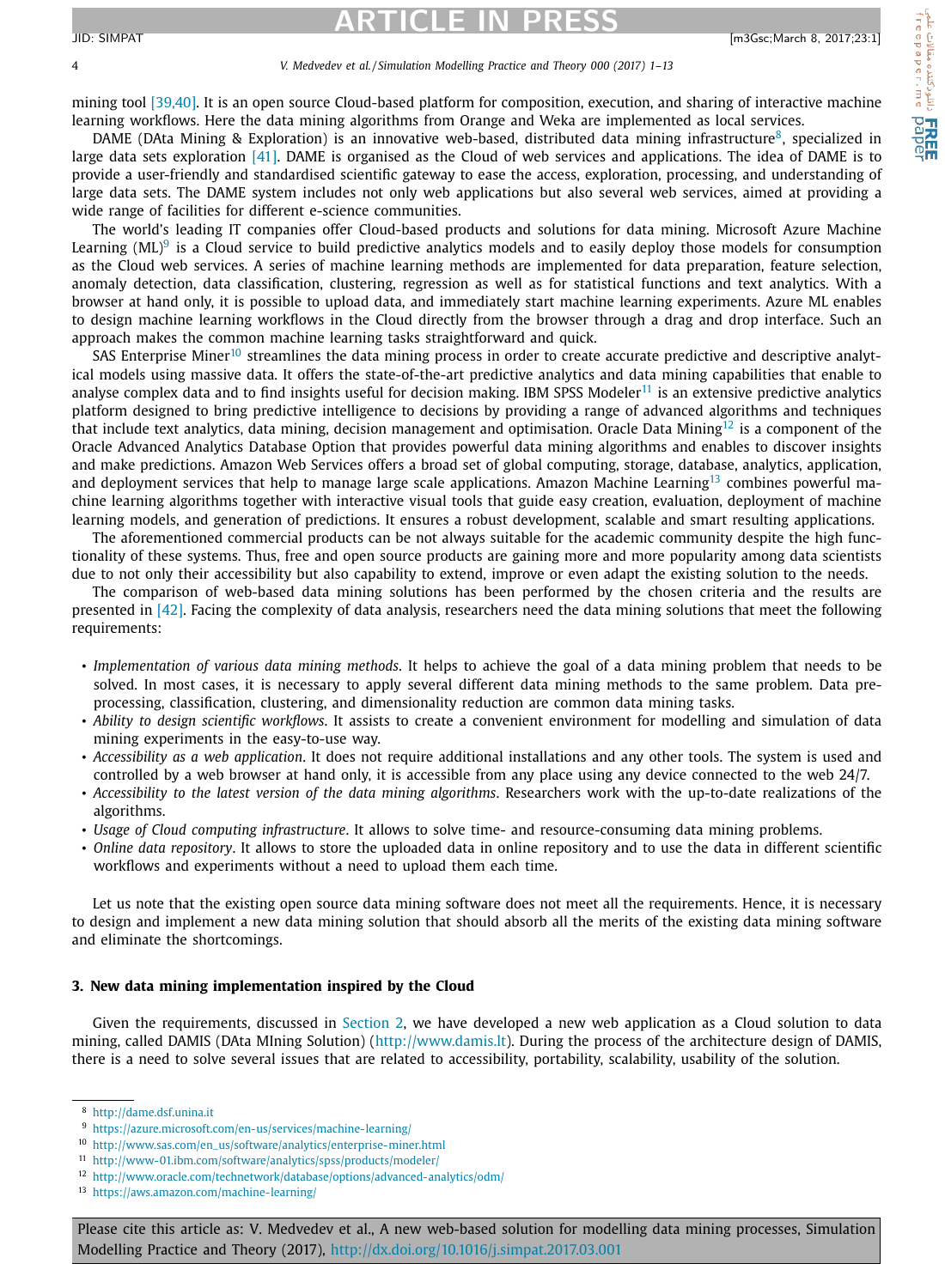*V. Medvedev et al. / Simulation Modelling Practice and Theory 000 (2017) 1–13* 5



**Fig. 1.** DAMIS architecture.

The fact that the solution will implement a web service paradigm does not guarantee the desired features stated above. To solve the accessibility issue, the design of DAMIS is organised in such a manner that the DAMIS user would use the developed solution as a black box, i.e. a user has no need to know anything about web services, a Cloud infrastructure, a distributed computing paradigm, etc. To achieve that aim the architecture of the solution is split into several functional layers: a layer of the graphical user interface (GUI) and a layer of the computational services. These layers communicate by sending the SOAP messages according to the interface, described by WSDL [\(http://hpc.mii.vu.lt:8087/cgi-bin/DamisService.cgi?wsdl\)](http://hpc.mii.vu.lt:8087/cgi-bin/DamisService.cgi?wsdl). The standardized interface allows to separate two layers depicted above and opens two possibilities: either to use computational service from GUI or directly in machine-to-machine communication scenario. In the case of machine-to-machine communication, the only thing to be implemented on the user's side is to construct a valid SOAP message that is compatible with the publicly available WSDL interface. Such an approach of functional layer separation ensures easy service accessibility. Moreover, login to DAMIS can be accomplished by using RESTful services, because not only GUI and computational service communicate through message passing, but also GUI can communicate in a machine-to-machine manner.

Further, by sending a SOAP message to the computational service, the desired data mining algorithm is invoked. It is important to note that every invocation has to be processed by computational resources such as a Cloud job scheduler. A scheduler is a software capable of organizing resource allocation and queues when receiving computational requests. Further processing of the inbound request might be delayed. It must wait till the required resources become available. Such an organization of job management actually indicates that the computational service layer has to be divided into two more independent parts: a service request listener and a batch job invoker. The service request listener as well as the service user depend on and implement the same interface, described by WSDL. The listener takes and stores locally the input data file, the name of the data mining algorithm to be executed, and all the other necessary parameters, related to the algorithm and computational infrastructure. If the input parameters and input data are valid, then it calls the batch job invoker that actually pushes the request to the job scheduler of specific computational infrastructure and waits till the scheduler processes the job. Afterwards, the service request listener sends back the SOAP message, containing the computed results, to the service user, otherwise, sends back a SOAP message with an error description immediately.

By implicating separation of the service request listener and the batch job invoker, it is possible to increase a portability of DAMIS. This is achieved because the batch job invoker is only a part, dependent on the computational infrastructure solution. The service request listener is a standard solution that implements Common Gateway Interface and can be deployed to any machine with the internet connection and HTTP server running on it. Due to the fact that both the user's side and the service request listener implement the same interface, easy scalability of the DAMIS solution was ensured. The DAMIS architecture is depicted in Fig. 1.

Finally, usability of DAMIS is ensured by GUI. DAMIS implements and presents the data mining solution as a service for the end user, and has friendly GUI that allows data scientists and business intelligence professionals to make data analysis more accessible. This solution allows investigating multidimensional data projection and data similarities as well as to identify the influence of individual features and their relationships using various data mining algorithms. All that is done by taking advantage of the Cloud infrastructure and the separation of computation invocation according to functional responsibilities.

The DAMIS user can benefit from:

- Individual account support;
- Use of the individual online data repository for data storage and easy management;
- Selection of a high-performance computing resource and its status monitoring;
- Use of the latest version of the data mining algorithms;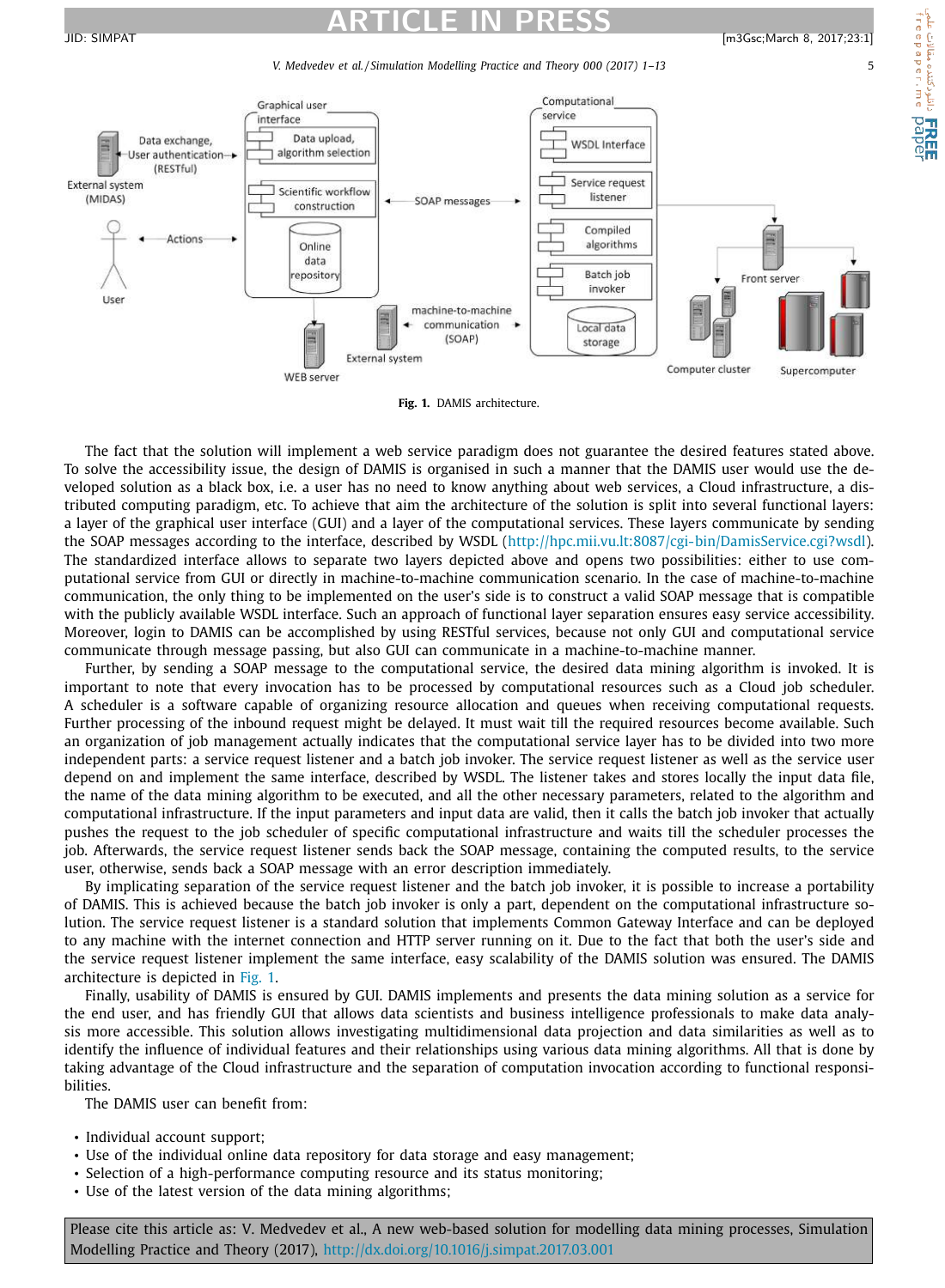6 *V. Medvedev et al. / Simulation Modelling Practice and Theory 000 (2017) 1–13*

- Modelling and executing scientific workflows of data mining experiments on the selected Cloud-based infrastructure;
- Management of the accomplished experiments.

To analyze data by the implemented data mining algorithms, the DAMIS user initializes and manages the data mining experiment to model and simulate data analysis processes. Intending to get the analysis results, the experiment should be done. The user can select high-performance computing resource from the proposed alternatives. However, the DAMIS can be extended by different computing resources which location can be undefined. After uploading data files, they become a part of online data storage, and the user has a possibility to manage these files. All the performed experiments including the workflows and data analysis results are saved in the Cloud. Thus the management of the accomplished experiments can be accessible by the DAMIS user on demand.

Data mining experiments are initialized and managed by modelling scientific workflows. The DAMIS user has access to the components for uploading a data file, data pre-processing, computing statistical characteristics, dimensionality reduction, data clustering and classification, as well as for viewing the results. These connected components form a scientific workflow of the data mining experiment. DAMIS GUI with the scientific workflow for the data mining experiment is presented in [Fig.](#page-7-0) 3. The user can modify the designed workflow by adding or removing components and reuse it for other data. The results of data mining experiment can be saved on a user's computer or another external system via the implementation of RESTful services.

Recently, the Cloud technologies and Internet of Things (IoT) gain in more and more popularity, data come from different sources - various devices, sensors, networks, transactional applications, web, and social media [\[43,44\].](#page-11-0) Typically, such data are high-dimensional, and the problem of knowledge discovery becomes evident, i.e. we have no means to investigate and fully understand the data in a high-dimensional space. Thus, the goal of dimensionality reduction methods is to extract a lower-dimensional structure from high-dimensional data by transforming (mapping) the data in the high-dimensional space to a space of fewer dimensions. Dimensionality reduction is extremely useful for data scientists and business intelligence professionals while analyzing data during the mining process [\[45\].](#page-11-0) Firstly, it is especially valuable in the case of a huge volume of data, since dimensionality reduction decreases such a volume, and then it becomes possible to analyze the data more effectively by other data mining methods. Secondly, often not all the features describing the data are significant because some of them do not characterize the data properly. This fact can influence the data mining results by making noise. Dimensionality reduction assists to eliminate non-informative properties from the data and to prevent from making a wrong decision.

Moreover, when the data dimensionality is reduced up to two, the obtained data can be visualized by presenting them on a 2D scatter plot. Visual representation allows to look inside the data and to see hidden relations that cannot be detected using the other conventional data analysis methods.

The focus of attention of DAMIS is dimensionality reduction. The DAMIS solution implements a series of dimensionality reduction methods:

- *Principal component analysis* (PCA). It is one of the wide-used methods for dimensionality reduction. It transforms the high-dimensional data to a lower-dimensional space so that it preserves the variance of data at best [\[46\].](#page-11-0)
- *Multidimensional scaling* (MDS). It refers to a group of dimensionality reduction methods that are widely used for dimensionality reduction and visualization of high-dimensional data [\[3,47,48\].](#page-10-0) The aim of MDS is to transform the original high-dimensional data to lower-dimensional ones by using the information on the distances between the data items (points) in the original space so that the distances of the corresponding data points in a lower-dimensional space are preserved. The so-called Stress function (projection error) can be minimized using the SMACOF algorithm based on iterative majorization which guarantees a monotonic convergence of this function. The diagonal majorization algorithm (DMA) is a modification of the SMACOF algorithm which attains a slightly worse MDS projection error than SMACOF, but computations are faster and require less computer memory resources [\[49\].](#page-12-0)
- *Relative* MDS. MDS is a topology preserving mapping but it does not offer a mapping of new data points. Relative MDS can be used for visualizing the new data points on the fixed mapping as well as for visualizing large data sets [\[50,51\].](#page-12-0)
- SAMANN. The specific back-propagation-like learning rule SAMANN allows a feed-forward artificial neural network to learn one of the MDS group algorithms - Sammon's mapping in an unsupervised way [\[52,53\].](#page-12-0) After training the neural network gains a possibility of mapping previously unseen points [\[54\].](#page-12-0)
- *Combination of the self-organizing map and multidimensional scaling* (SOM-MDS). SOM is another type of neural networks applied to both clustering and visualization of high-dimensional data  $[3,55,56]$ . The SOM result is a set of neurons characterized by high-dimensional points that can be mapped on a plane by MDS. The reason for combining SOM-MDS is to improve the visualization of SOM [\[3,57,58\].](#page-10-0) Moreover, such a combination allows decreasing the computation time of visualization as compared only with MDS, when the size of the analyzed data set is large enough.

The DAMIS solution also implements the well-known algorithms for data pre-processing, classification and clustering, such as data cleaning, feature selection, normalization, splitting, outliers' filtering, computation of data statistics, multi-layer perceptron (MLP), random decision forest (RDF), k-means, and SOM. To display the results of data mining, a matrix view or 2D scatter plot can be used. A possibility to download the results for local storage in a variety of formats is provided.

DAMIS is the open source data mining solution with multi-OS support which uses resources of a supercomputer and computer cluster [\(http://www.damis.lt\)](http://www.damis.lt). A possibility to extend a range of alternatives of computational resources is pro-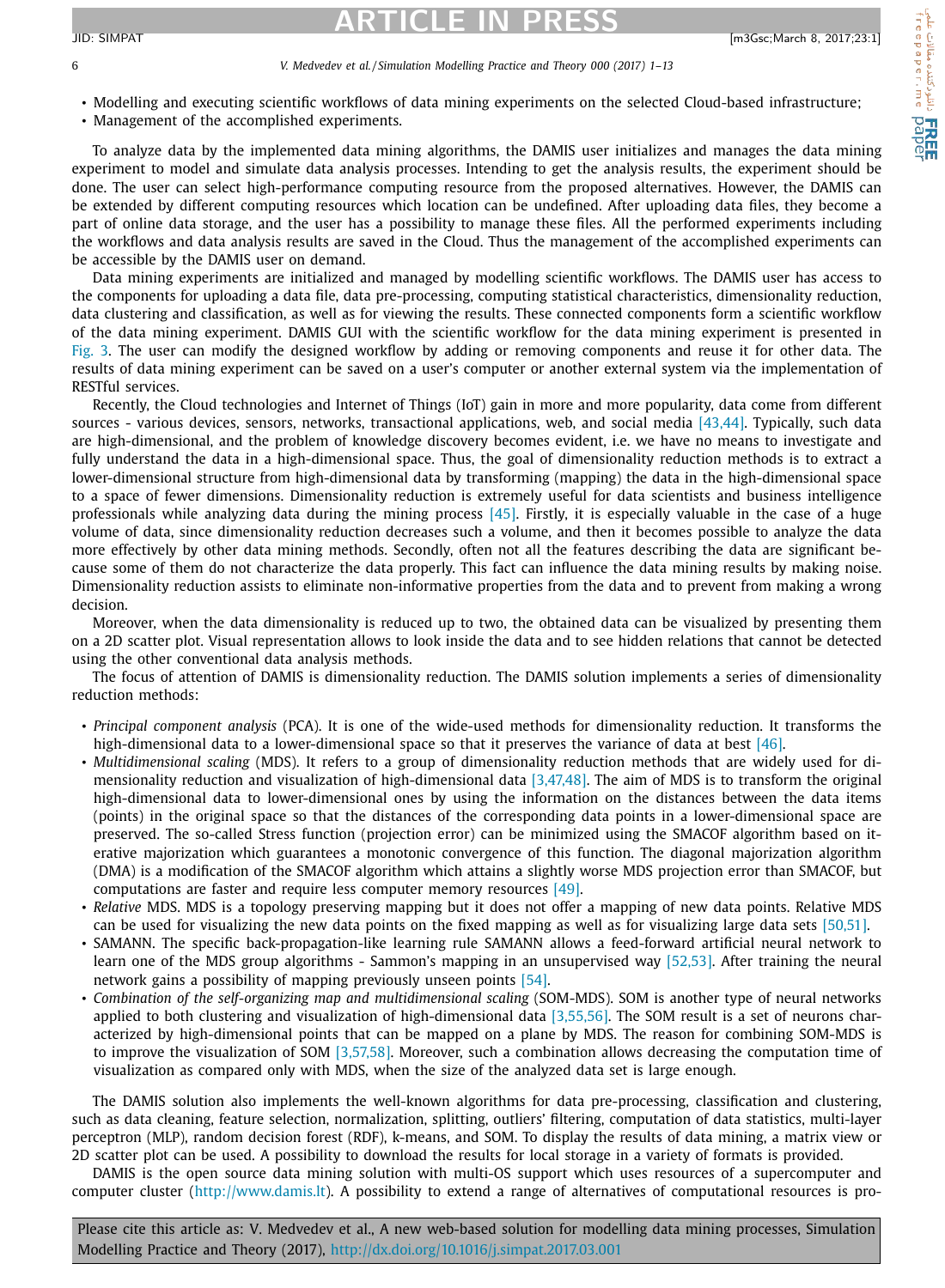<span id="page-6-0"></span>

*V. Medvedev et al. / Simulation Modelling Practice and Theory 000 (2017) 1–13* 7



**Fig. 2.** Schematic presentation of the methodology of data mining for knowledge discovery using DAMIS.

vided. The source code is available on [https://github.com/InScience/DAMIS.](https://github.com/InScience/DAMIS) The solution is also available as the data analysis toolbox in the Lithuanian national open access scientific information archive MIDAS [\(https://www.midas.lt\)](https://www.midas.lt).

Given the aforementioned facts on DAMIS, a reasonable inference can be drawn. DAMIS gains an advantage over the competitive data mining software and can be an attractive solution for researchers to facilitate the processes of knowledge discovery and decision making.

#### **4. Modelling data mining processes using DAMIS: applications**

The capability of DAMIS for modelling data mining processes makes data mining more intelligent. Therefore, DAMIS has a wide range of applications. It is useful for data scientists to get deep insights into the data when solving the various data mining problems. A methodology of data mining for knowledge discovery using DAMIS is presented in Fig. 2. In order to illustrate DAMIS functionalities, a set of applications has been presented, where real-world and simulated data are used for modelling data mining processes.

The first data mining experiment with DAMIS is conducted using the Breast Cancer Wisconsin data set available in UCI Machine Learning Repository [\[59\].](#page-12-0) This benchmark data set is commonly used for testing and estimating data mining methods and techniques. 699 observations with nine features of the breast cancer are collected, where each instance is assigned to one of the two possible classes: benign or malignant. The empirical data mining experiment should be carried out to get meaningful information on these data. The experiment aims to demonstrate the capabilities of DAMIS to classify and reduce the dimensionality using the real-world data. The data mining process model is as follows:

Please cite this article as: V. Medvedev et al., A new web-based solution for modelling data mining processes, Simulation Modelling Practice and Theory (2017), <http://dx.doi.org/10.1016/j.simpat.2017.03.001>

دانلودکننده مقالات علمی<br>freepaper.me

**FREE**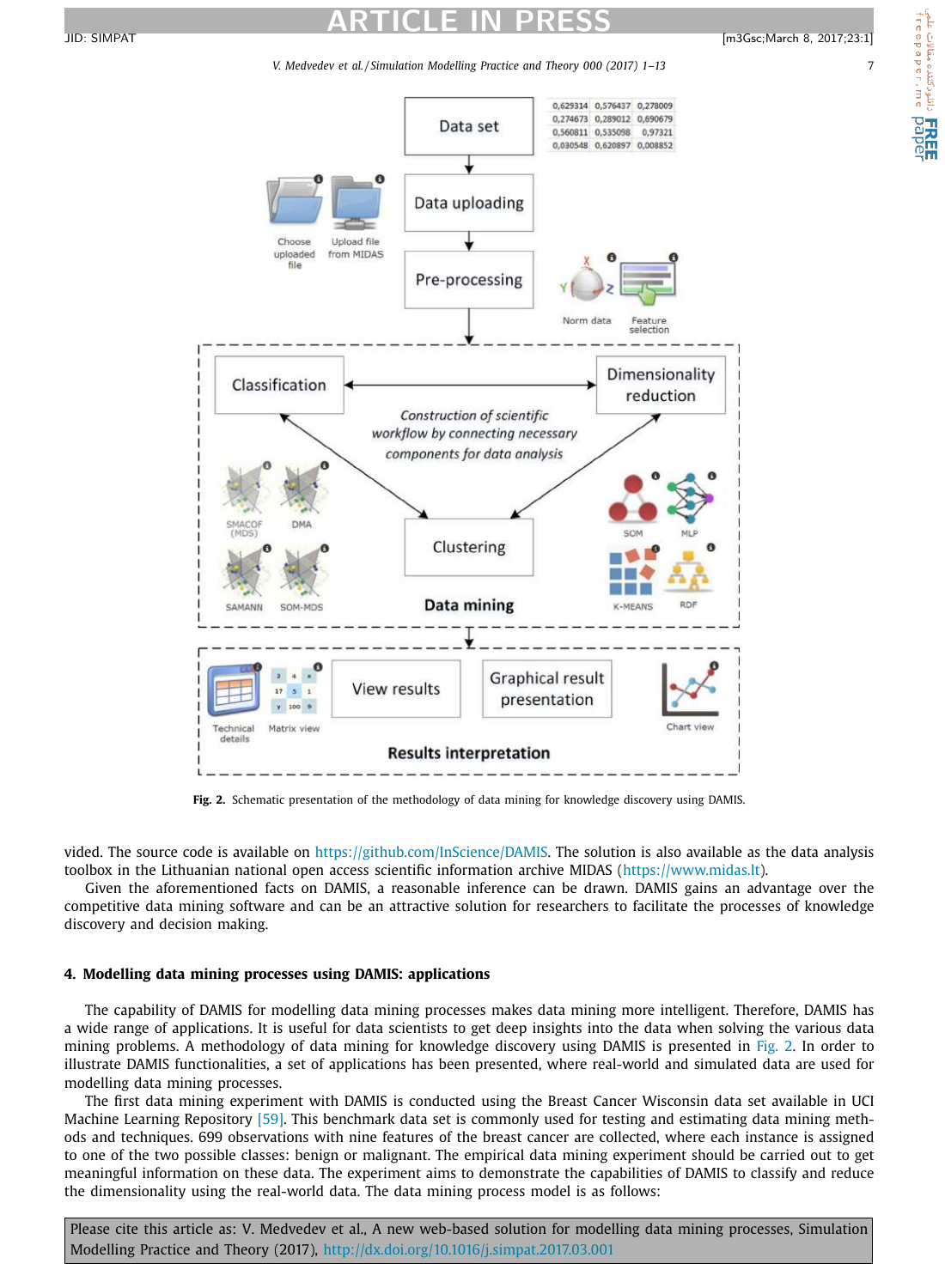<span id="page-7-0"></span>JID: SIMPAT [m3Gsc;March 8, 2017;23:1]

8 *V. Medvedev et al. / Simulation Modelling Practice and Theory 000 (2017) 1–13*



InScience.LT Source code (aGPL)

**Fig. 3.** The example of data mining process model in DAMIS.

| Table 1             |            |                           | Classification results of the Breast Cancer data using various data mining tools. |                 |
|---------------------|------------|---------------------------|-----------------------------------------------------------------------------------|-----------------|
| Data mining<br>tool | Classifier | General<br>classification | Sensitivity (%)                                                                   | Specificity (%) |

| tool         |            | classification<br>accuracy (%) |        |        |
|--------------|------------|--------------------------------|--------|--------|
| Orange       | <b>RDF</b> | 0.9565                         | 0.9778 | 0.9167 |
|              | MLP        | 0.9710                         | 0.9778 | 0.9583 |
| Weka         | <b>RDF</b> | 0.9855                         | 0.9778 | 1.0000 |
|              | MLP        | 0.9565                         | 0.9556 | 0.9583 |
| MS Azure ML  | <b>RDF</b> | 0.9559                         | 0.9512 | 0.9630 |
|              | MLP        | 0.9701                         | 0.9756 | 0.9630 |
| <b>DAMIS</b> | <b>RDF</b> | 0.9710                         | 0.9778 | 0.9583 |
|              | MLP        | 0.9710                         | 0.9556 | 1.0000 |

- *Data file uploading*. To analyze the data with DAMIS, the data must be prepared in a compatible format, i.e., tab, txt, csv, xlsx, arff.
- *Data pre-processing*. It includes data cleaning in the case of missing data, data normalization to bring all feature values into the same interval as well as feature selection.
- *Data classification*. Random decision forest (RDF) and multilayer perceptron (MLP) are selected to classify these data.
- *Dimensionality reduction*. To present the complex data in a meaningful manner and easily understandable form, the dimensionality reduction-based visualization method SMACOF (MDS) is used.
- *Viewing the results*. To display the results, a matrix view or 2D scatter plot are selected.

Such a data mining model can be easily implemented in DAMIS by constructing a scientific workflow from the available components through a simple drag and drop interface (Fig. 3). The designed workflow is executed, and the obtained results can be viewed.

The obtained results of data classification by RDF and MLP in DAMIS are presented in Table 1. Other wide-used data mining tools provide similar classification results. This fact shows that DAMIS is a competitive solution for data classification as compared to other tools.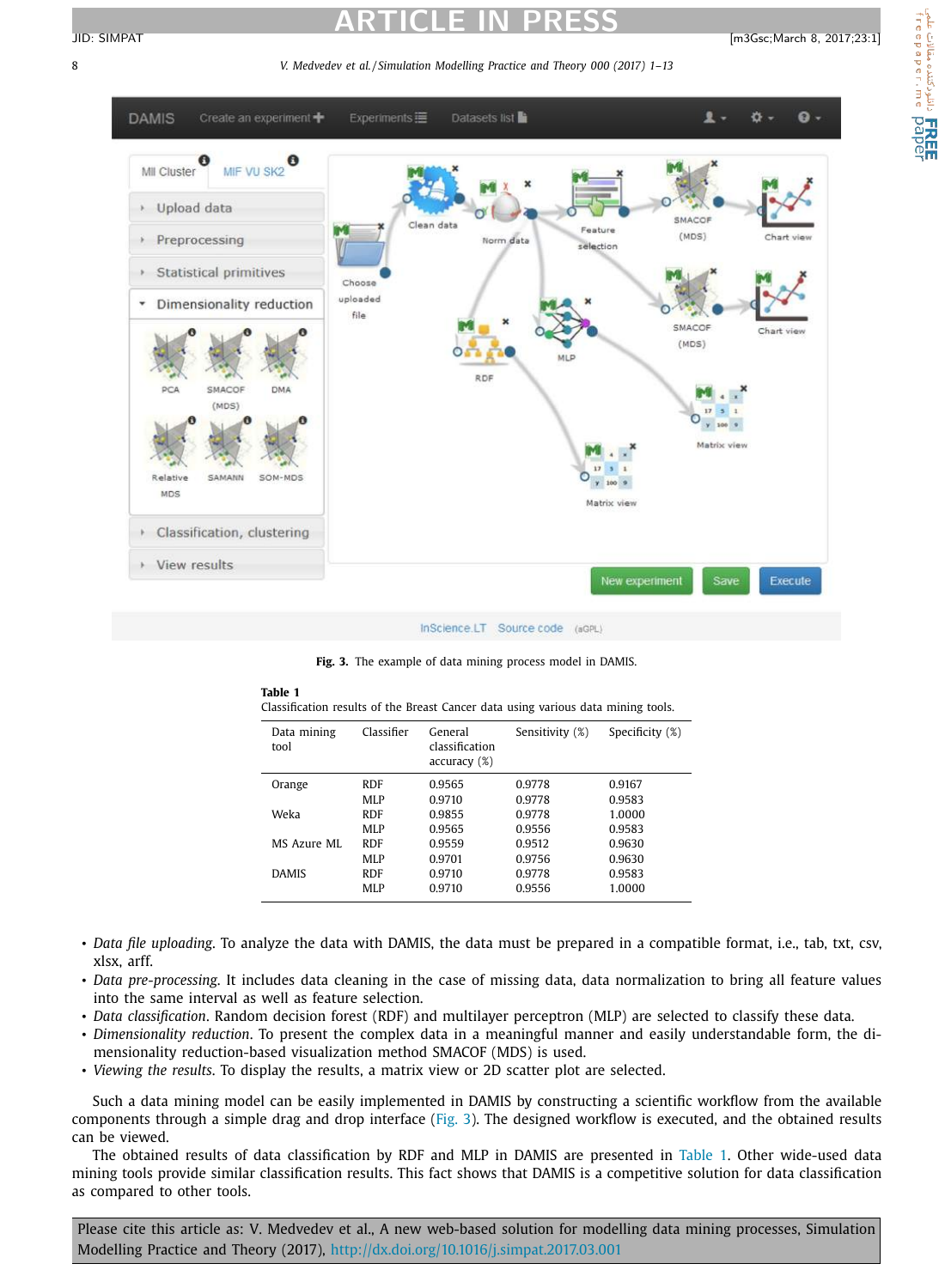



Fig. 4. Visualization of the Breast Cancer data by SMACOF (MDS) in DAMIS: a) all the features, b) a part of the features are selected. (For interpretation of the references to colour in the text, the reader is referred to the web version of this article.)

Fig. 4 presents 2D scatter plots of dimensionality reduction results, where the data dimensionality is reduced up to two by SMACOF (MDS). A large number of the points, corresponding to the benign tumor data (red points), are concentrated in one area, and the other points, corresponding to the malignant tumor data (green), are spread widely. This way of data visualization allows viewing the data as a whole in a meaningful manner and easily understandable form. Each of breast cancer data observations is described by nine features. A question arises whether all the features are essential and how the results of visualization change when only a part of features are selected (Fig. 4b). Comparing the obtained results in Fig. 4, we see that the feature selection does not significantly affect the visualization results, however, the obtained classification accuracy is worse. Thus, it can be concluded that all the features are essential.

The visualization results are compared with that obtained using powerful Microsoft Azure ML, where scientific workflows can also be designed for data mining experiments and executed in the Cloud. Unfortunately, only PCA and LDA (linear discriminant analysis) are implemented here as dimensionality reduction methods. A scientific workflow for the breast cancer data analysis in Azure ML is designed [\(Fig.](#page-9-0) 5a), and the dimensionality reduction method PCA is applied [\(Fig.](#page-9-0) 5b). The visualization results in Figs. 4 and [5](#page-9-0) b point to the conclusions that DAMIS has an advantage in the case of data visualization, compared to Azure ML due to the possibility to represent data points in a more meaningful manner by using different colors and shapes. It allows separating data classes visually. Moreover, a wider range of dimensionality reduction methods is implemented in DAMIS.

As mentioned before, DAMIS provides a possibility to select high-performance computing resources from the proposed alternatives. It assists in the massive data analysis and can be helpful to execute time- and resource-consuming tasks. It is useful to solve data mining optimization problems when a multi-start strategy is required. To illustrate this possibility, another scientific workflow is designed, and the experiment is conducted by mining simulated data, i.e. ellipsoidal data set that contains ten overlapping ellipsoidal-type clusters, obtained by a generator<sup>14</sup>. 3140 50-dimensional data points are processed by SMACOF (MDS) and relative MDS, the results of which depend on the initial randomly generated values of lower-dimensional points. Thus, the multi-start strategy is effective in that cases. Using the high-performance computing resource in DAMIS, the same problem with different initial values can be solved on each computing node and a set of solutions is obtained. The solution with the smallest projection error is considered as a result of the dimensionality reduction method [\(Fig.](#page-9-0) 6). We can observe the data clusters clearly enough. Relative MDS manages to visualize the data clusters more precisely as compared to the SMACOF (MDS) algorithm. Moreover, the computation of relative MDS takes almost twice less time.

The aim of the third experiment is to show a possibility of DAMIS to present real world statistical data in a more comprehensive form by visualizing the data. To this end, we have chosen and analyzed some data from the EuroStat

<sup>14</sup> <http://personalpages.manchester.ac.uk/mbs/julia.handl/generators.html>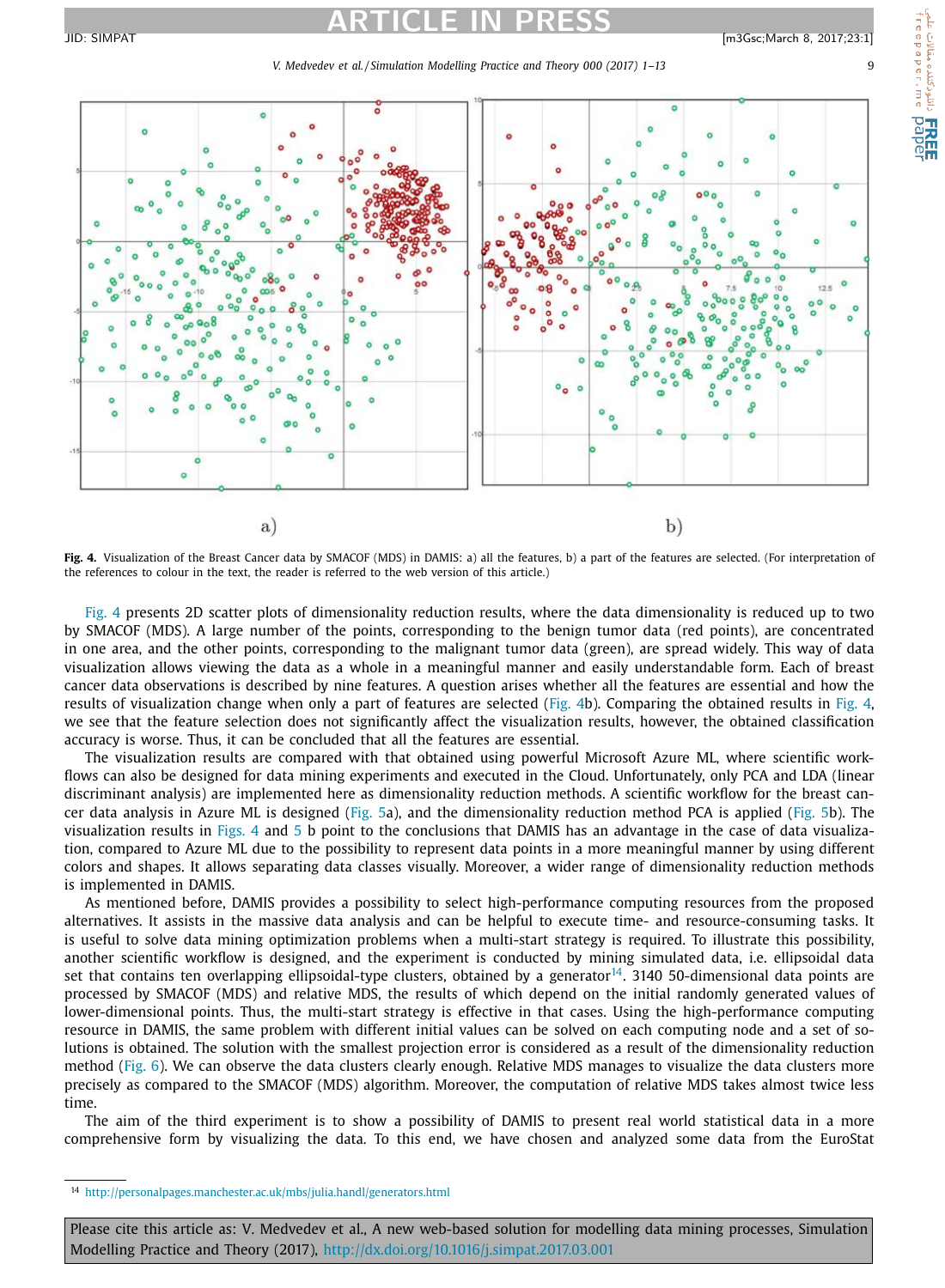<span id="page-9-0"></span>

دانلودکننده مقالات علم<br>freepaper.me

**FREE** 

**Fig. 5.** Data mining in Microsoft Azure ML: a) scientific workflow, b) visualization of the Breast Cancer Data by PCA.



**Fig. 6.** Visualization of the ellipsoidal data in DAMIS: a) by SMACOF (MDS), b) by relative MDS.

portal<sup>15</sup>. The selected data set consists of information on the research and development (R&D) expenditure, expressed by the percentage of the gross domestic product (GDP) in the EU countries, USA, Russia, China, and Japan for the period from 2004 to 2014. Thus, in this experiment, the data set of 33 11-dimensional points is analyzed. The EU countries are grouped according to the year when they joined EU. The first group consists of six countries-founders (EU\_1958), the second group – three countries joined till 2004 (EU\_till\_2004), the third group – ten countries joined in 2004 (EU\_2004), the fourth group – nine countries joined from 2004 (EU\_from\_2004). Additionally, a data item (EU28) is introduced which consists of the

<sup>15</sup> <http://ec.europa.eu/eurostat/>

Please cite this article as: V. Medvedev et al., A new web-based solution for modelling data mining processes, Simulation Modelling Practice and Theory (2017), <http://dx.doi.org/10.1016/j.simpat.2017.03.001>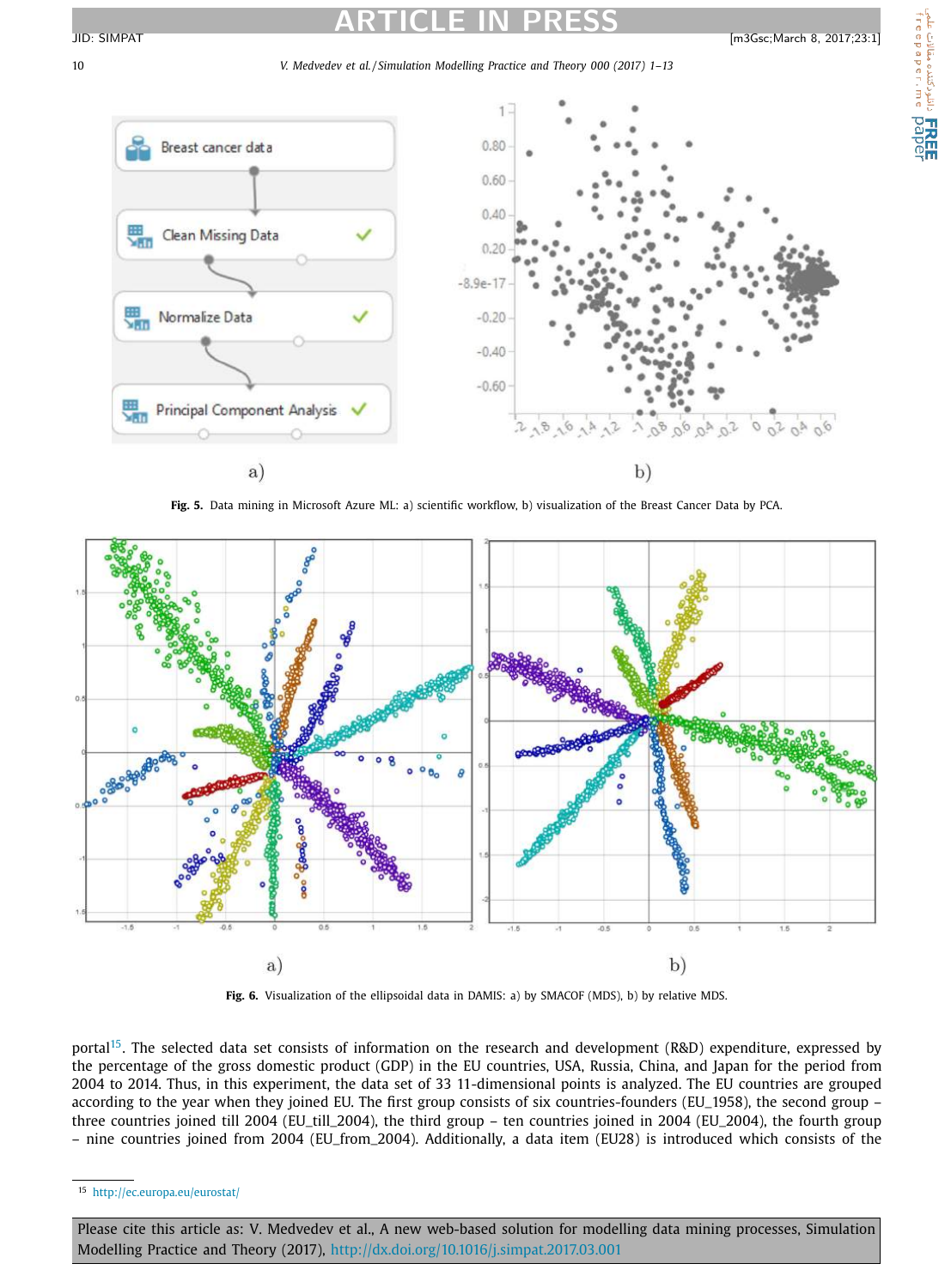<span id="page-10-0"></span>

**Fig. 7.** Visualization of the country data in DAMIS: a) by PCA, b) by SAMANN.

averaged values of all the EU countries. It is interesting to get information on similarities and dissimilarities of the countries according to R&D expenditure in the easily understandable visual form. It is also interesting to see whether the countries form clusters as well as to compare the data of the USA, Russia, China and Japan with that of the EU countries. To this end, the dimensionality reduction-based methods PCA and SAMANN have been applied, and the results are presented in Fig. 7. Single point corresponds to a group of the EU countries or one of the non-EU countries. We can see that the point corresponding to Japan and the points, corresponding to two countries from the group EU\_till\_2004 are far away from the remaining points and form a separate cluster. The point corresponding to the USA and three points corresponding to the EU countries also form a cluster. However, the point corresponding to non-EU country Russia is among the points corresponding to the majority of the EU countries. The visualization results obtained by PCA and SAMANN are rather similar, which shows that the distribution of points corresponding to the countries is independent of the used dimensionality reduction method, in this case.

#### **5. Conclusions**

To discover useful knowledge from real-world and simulated big data, business intelligence professionals and data scientists face with new challenges. The conventional technologies and methods cannot store and analyze a large amount of data. Since the Cloud technologies gain in popularity, the attention is focused on the development of new Cloud-based data mining solutions with a possibility to access high-performance computing environments that can utilize remote computing resources on demand. Considering the review of the existing data mining software and solutions, an inference has been drawn. Unfortunately, the well-known open source data mining software does not meet all the requirements that the process of knowledge discovery would be more effective. A new open source web-based solution DAMIS implements these requirements.

DAMIS allows using various data mining methods jointly. The massive data mining becomes simpler, effective, and easily understandable by constructing scientific workflows for data mining process through a drag and drop interface. Here the scientific workflows allow composing the convenient model of data mining process covering a number of different methods.

The DAMIS architecture is designed to ensure easy accessibility, usability, scalability, and portability of this solution. DAMIS provides a possibility to cope with data classification, clustering, and dimensionality reduction tasks. Time- and resource-consuming data mining problems can be solved by selecting the high-performance computing resources from the proposed alternatives and utilizing them on demand. The experiments by modelling data mining processes with real-world and simulated data have proved the efficiency of the proposed solution. DAMIS represents the synergy of Cloud computing and data mining in solving data mining problems of different nature with a view to get deeper insights into the data.

#### **References**

<sup>[1]</sup> Data Mining Techniques in Grid Computing Environments, in: W. Dubitzky (Ed.), John Wiley and Sons, Ltd, 2009, doi[:10.1002/9780470699904.ch1.](http://dx.doi.org/10.1002/9780470699904.ch1)

<sup>[2]</sup> D. Talia, P. Trunfio, Service-oriented Distributed Knowledge Discovery, Chapman and Hall/CRC, 2012, doi[:10.1201/b12990-4.](http://dx.doi.org/10.1201/b12990-4)

<sup>[3]</sup> G. Dzemyda, O. Kurasova, J. Žilinskas, Multidimensional Data Visualization: Methods and Applications, Springer Optimization and its Applications, 75, Springer, 2013, doi[:10.1007/978-1-4419-0236-8.](http://dx.doi.org/10.1007/978-1-4419-0236-8)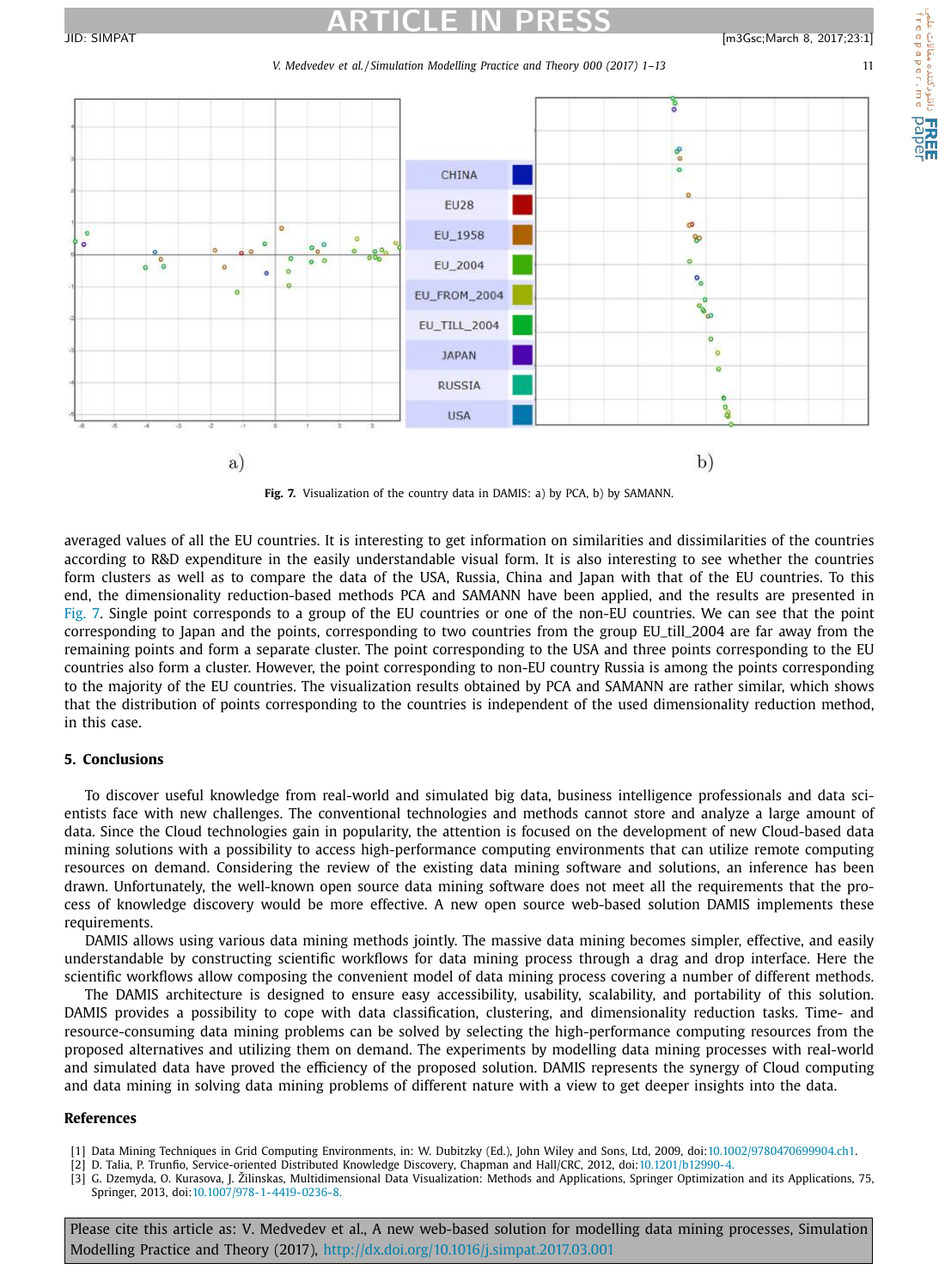<span id="page-11-0"></span>

دانلودکننده مقالات علمی<br>freepaper.me

**FREE**<br>Daper

- 12 *V. Medvedev et al. / Simulation Modelling Practice and Theory 000 (2017) 1–13*
- [4] M.D. Assuno, R.N. Calheiros, S. Bianchi, M.A. Netto, R. Buyya, Big data computing and clouds: trends and future directions, J. Parallel Distrib. Comput. 79–80 (2015) 3–15, doi[:10.1016/j.jpdc.2014.08.003.](http://dx.doi.org/10.1016/j.jpdc.2014.08.003) Special Issue on Scalable Systems for Big Data Management and Analytics.
- [5] I. Kholod, M. Kuprianov, I. Petukhov, Parallel and distributed data mining in cloud, in: Advances in Data Mining. Applications and Theoretical Aspects: Proceedings of 16th Industrial Conference, ICDM 2016, Springer, 2016, pp. 349–362, doi[:10.1007/978-3-319-41561-1\\_26.](http://dx.doi.org/10.1007/978-3-319-41561-1_26)
- [6] A.D. Barrachina, A. O'Driscoll, A big data methodology for categorising technical support requests using Hadoop and Mahout, J. Big Data 1 (2014), doi[:10.1186/2196-1115-1-1.](http://dx.doi.org/10.1186/2196-1115-1-1)
- [7] C.P. Chen, C.-Y. Zhang, Data-intensive applications, challenges, techniques and technologies: a survey on big data, Inf. Sci. 275 (2014) 314–347, doi:10. [1016/j.ins.2014.01.015.](http://dx.doi.org/10.1016/j.ins.2014.01.015)
- [8] D.T. [Larose,](http://refhub.elsevier.com/S1569-190X(17)30048-5/sbref0008) C.D. [Larose,](http://refhub.elsevier.com/S1569-190X(17)30048-5/sbref0008) Data Mining and [Predictive](http://refhub.elsevier.com/S1569-190X(17)30048-5/sbref0008) Analytics, John Wiley & Sons, 2015.
- [9] D. [Talia,](http://refhub.elsevier.com/S1569-190X(17)30048-5/sbref0009) Toward [cloud-based](http://refhub.elsevier.com/S1569-190X(17)30048-5/sbref0009) big-data analytics, IEEE Comput. Sci. (2013) 98–101.
- [10] A. [Fernández,](http://refhub.elsevier.com/S1569-190X(17)30048-5/sbref0010) S. del [Río,](http://refhub.elsevier.com/S1569-190X(17)30048-5/sbref0010) F. [Herrera,](http://refhub.elsevier.com/S1569-190X(17)30048-5/sbref0010) J.M. [Benítez,](http://refhub.elsevier.com/S1569-190X(17)30048-5/sbref0010) An overview on the structure and applications for business intelligence and data mining in cloud computing, in: 7th International Conference on Knowledge Management in [Organizations:](http://refhub.elsevier.com/S1569-190X(17)30048-5/sbref0010) Service and Cloud Computing, Springer, 2013, pp. 559–570. [11] N.S. [Bhosale,](http://refhub.elsevier.com/S1569-190X(17)30048-5/sbref0011) S.S. [Pande,](http://refhub.elsevier.com/S1569-190X(17)30048-5/sbref0011) A survey on [recommendation](http://refhub.elsevier.com/S1569-190X(17)30048-5/sbref0011) system for big data applications, Data Mining Knowl. Eng. 7 (1) (2015) 42–44.
- [12] J.P. [Verma,](http://refhub.elsevier.com/S1569-190X(17)30048-5/sbref0012) B. [Patel,](http://refhub.elsevier.com/S1569-190X(17)30048-5/sbref0012) A. [Patel,](http://refhub.elsevier.com/S1569-190X(17)30048-5/sbref0012) Big data analysis: [recommendation](http://refhub.elsevier.com/S1569-190X(17)30048-5/sbref0012) system with hadoop framework, in: IEEE International Conference on Computational Intelligence & Communication Technology (CICT 2015), IEEE, 2015, pp. 92–97.
- [13] M. [Parekh,](http://refhub.elsevier.com/S1569-190X(17)30048-5/sbref0013) B. [Saleena,](http://refhub.elsevier.com/S1569-190X(17)30048-5/sbref0013) Designing a cloud based [framework](http://refhub.elsevier.com/S1569-190X(17)30048-5/sbref0013) for healthcare system and applying clustering techniques for region wise diagnosis, Procedia Comput. Sci. 50 (2015) 537–542.
- [14] A. [Castiglione,](http://refhub.elsevier.com/S1569-190X(17)30048-5/sbref0014) R. [Pizzolante,](http://refhub.elsevier.com/S1569-190X(17)30048-5/sbref0014) A. De [Santis,](http://refhub.elsevier.com/S1569-190X(17)30048-5/sbref0014) B. [Carpentieri,](http://refhub.elsevier.com/S1569-190X(17)30048-5/sbref0014) A. [Castiglione,](http://refhub.elsevier.com/S1569-190X(17)30048-5/sbref0014) F. [Palmieri,](http://refhub.elsevier.com/S1569-190X(17)30048-5/sbref0014) Cloud-based adaptive compression and secure [management](http://refhub.elsevier.com/S1569-190X(17)30048-5/sbref0014) services for 3d healthcare data, Future Gener. Comput. Syst. 43 (2015) 120–134.
- [15] G. Dzemyda, V. Marcinkevičius, V. Medvedev, Large-scale multidimensional data visualization: a web service for data mining, in: Proceedings of the 4th European Conference on Towards a Service-Based Internet, in: Lecture Notes in Computer Science, 6994, Springer Berlin Heidelberg, 2011, pp. 14– 25, doi[:10.1007/978-3-642-24755-2\\_2.](http://dx.doi.org/10.1007/978-3-642-24755-2_2)
- [16] G. Dzemyda, V. Marcinkevičius, V. Medvedev, Web application for large-scale multidimensional data visualization, Math. Model. Anal. 16 (2) (2011) 273–285, doi[:10.3846/13926292.2011.580381.](http://dx.doi.org/10.3846/13926292.2011.580381)
- [17] V. [Kravtsov,](http://refhub.elsevier.com/S1569-190X(17)30048-5/sbref0017) T. [Niessen,](http://refhub.elsevier.com/S1569-190X(17)30048-5/sbref0017) V. [Stankovski,](http://refhub.elsevier.com/S1569-190X(17)30048-5/sbref0017) A. [Schuster,](http://refhub.elsevier.com/S1569-190X(17)30048-5/sbref0017) [Service-based](http://refhub.elsevier.com/S1569-190X(17)30048-5/sbref0017) resource brokering for grid-based data mining, in: Proceedings of Int Conference on Grid Computing and Applications, 2006, pp. 163–169.
- [18] D. Talia, P. Trunfio, How distributed data mining tasks can thrive as knowledge services, Commun. ACM 53 (2010) 132–137, [doi:10.1145/1785414.](http://dx.doi.org/10.1145/1785414.1785451) 1785451.
- [19] H. Demirkan, D. Delen, Leveraging the capabilities of service-oriented decision support systems: putting analytics and big data in cloud, Decis. Support Syst. 55 (1) (2013) 412–421, doi[:10.1016/j.dss.2012.05.048.](http://dx.doi.org/10.1016/j.dss.2012.05.048)
- [20] S. Kothari, T. Peck, J. Zeng, F. Oblea, A.E. Votaw, G. Dispoto, Simulation as a cloud service for short-run high throughput industrial print production using a service broker architecture, Simul. Modell. Pract. Theory 58 (Part 2) (2015) 115–139, doi[:10.1016/j.simpat.2015.05.003.](http://dx.doi.org/10.1016/j.simpat.2015.05.003) Special issue on Cloud Simulation.
- [21] J. Byrne, C. Heavey, P. Byrne, A review of web-based simulation and supporting tools, Simul. Modell. Pract. Theory 18 (3) (2010) 253–276, doi:10.1016/ [j.simpat.2009.09.013.](http://dx.doi.org/10.1016/j.simpat.2009.09.013)
- [22] I.A.T. Hashem, I. Yaqoob, N.B. Anuar, S. Mokhtar, A. Gani, S.U. Khan, The rise of "big data" on cloud computing: review and open research issues, Inf. Syst. 47 (2015) 98–115, doi[:10.1016/j.is.2014.07.006.](http://dx.doi.org/10.1016/j.is.2014.07.006)
- [23] H. [Kreger,](http://refhub.elsevier.com/S1569-190X(17)30048-5/sbref0023) Web services conceptual architecture (WSCA 1.0), [Architecture](http://refhub.elsevier.com/S1569-190X(17)30048-5/sbref0023) 5 (2001) 6–7.
- [24] D. Birant, Service-oriented data mining, in: K. Funatsu (Ed.), New Fundamental Technologies in Data Mining, 2011, pp. 3–18, doi[:10.5772/14066.](http://dx.doi.org/10.5772/14066)
- [25] T. [White,](http://refhub.elsevier.com/S1569-190X(17)30048-5/sbref0025) Hadoop: The [Definitive](http://refhub.elsevier.com/S1569-190X(17)30048-5/sbref0025) Guide, 54, O'Reilly Media, 2012.
- [26] S. Bowers, Scientific workflow, provenance, and data modeling challenges and approaches, J. Data Semant. 1 (1) (2012) 19–30, doi:10.1007/ [s13740-012-0004-y.](http://dx.doi.org/10.1007/s13740-012-0004-y)
- [27] J. [Liu,](http://refhub.elsevier.com/S1569-190X(17)30048-5/sbref0027) E. [Pacitti,](http://refhub.elsevier.com/S1569-190X(17)30048-5/sbref0027) P. [Valduriez,](http://refhub.elsevier.com/S1569-190X(17)30048-5/sbref0027) M. [Mattoso,](http://refhub.elsevier.com/S1569-190X(17)30048-5/sbref0027) A survey of [data-intensive](http://refhub.elsevier.com/S1569-190X(17)30048-5/sbref0027) scientific workflow management, J. Grid Comput. 13 (4) (2015) 457-493.
- [28] N. [Cerezo,](http://refhub.elsevier.com/S1569-190X(17)30048-5/sbref0028) J. [Montagnat,](http://refhub.elsevier.com/S1569-190X(17)30048-5/sbref0028) M. [Blay-Fornarino,](http://refhub.elsevier.com/S1569-190X(17)30048-5/sbref0028) [Computer-assisted](http://refhub.elsevier.com/S1569-190X(17)30048-5/sbref0028) scientific workflow design, J. Grid Comput. 11 (3) (2013) 585–612. [0.1007/s10723-013-9264-5.](http://refhub.elsevier.com/S1569-190X(17)30048-5/sbref0028)
- [29] J. Liu, E. Pacitti, P. Valduriez, M. Mattoso, A survey of data-intensive scientific workflow management, J. Grid Comput. 13 (2015) 457–493, doi:10.1007/ [s10723-015-9329-8.](http://dx.doi.org/10.1007/s10723-015-9329-8)
- [30] Y. Zhao, Y. Li, S. Lu, I. Raicu, C. Lin, Devising a cloud scientific workflow platform for big data, in: 2014 IEEE World Congress on Services, IEEE Computer Society, 2014, pp. 393–401, doi[:10.1109/SERVICES.2014.75.](http://dx.doi.org/10.1109/SERVICES.2014.75)
- [31] A. Barker, J.I. Van Hemert, Scientific workflow: a survey and research directions, Parallel Process. Appl. Math. 4967 (2007) 746–753, doi:10.1007/ [978-3-540-68111-3\\_78.](http://dx.doi.org/10.1007/978-3-540-68111-3_78)
- [32] K. [Görlach,](http://refhub.elsevier.com/S1569-190X(17)30048-5/sbref0032) M. [Sonntag,](http://refhub.elsevier.com/S1569-190X(17)30048-5/sbref0032) D. [Karastoyanova,](http://refhub.elsevier.com/S1569-190X(17)30048-5/sbref0032) F. [Leymann,](http://refhub.elsevier.com/S1569-190X(17)30048-5/sbref0032) M. [Reiter,](http://refhub.elsevier.com/S1569-190X(17)30048-5/sbref0032) Conventional workflow technology for scientific simulation, in: Guide to e-Science, Springer, 2011, pp. 323–352.
- [33] M. Hall, E. Frank, G. Holmes, B. Pfahringer, P. Reutemann, I.H. Witten, The WEKA data mining software: an update, SIGKDD Explor. Newslett. 11 (1) (2009) 10–18, doi[:10.1145/1656274.1656278.](http://dx.doi.org/10.1145/1656274.1656278)
- [34] D. Talia, P. Trunfio, O. Verta, The Weka4WS framework for distributed data mining in service-oriented grids, Concurr. Comput. Pract. E. 20 (2008) 1933–1951, doi[:10.1002/cpe.1311.](http://dx.doi.org/10.1002/cpe.1311)
- [35] V. Podpečan, M. Zemenova, N. Lavrač, Orange4WS environment for service-oriented data mining, Comput. J. 55 (2012) 82-98, [doi:10.1093/comjnl/](http://dx.doi.org/10.1093/comjnl/bxr077) bxr077.
- [36] J. [Demšar,](http://refhub.elsevier.com/S1569-190X(17)30048-5/sbref0036) T. [Curk,](http://refhub.elsevier.com/S1569-190X(17)30048-5/sbref0036) A. [Erjavec,](http://refhub.elsevier.com/S1569-190X(17)30048-5/sbref0036) Črt [Gorup,](http://refhub.elsevier.com/S1569-190X(17)30048-5/sbref0036) T. Hočevar, M. Milutinovič, M. [Možina,](http://refhub.elsevier.com/S1569-190X(17)30048-5/sbref0036) M. [Polajnar,](http://refhub.elsevier.com/S1569-190X(17)30048-5/sbref0036) M. [Toplak,](http://refhub.elsevier.com/S1569-190X(17)30048-5/sbref0036) A. Starič, M. [Štajdohar,](http://refhub.elsevier.com/S1569-190X(17)30048-5/sbref0036) L. [Umek,](http://refhub.elsevier.com/S1569-190X(17)30048-5/sbref0036) L. [Žagar,](http://refhub.elsevier.com/S1569-190X(17)30048-5/sbref0036) Zbontar, M. [Žitnik,](http://refhub.elsevier.com/S1569-190X(17)30048-5/sbref0036) B. [Zupan,](http://refhub.elsevier.com/S1569-190X(17)30048-5/sbref0036) Orange: data mining toolbox in python, J. Mach. Learn. Res. 14 (2013) [2349–2353.](http://refhub.elsevier.com/S1569-190X(17)30048-5/sbref0036)
- [37] M.R. Berthold, N. Cebron, F. Dill, T.R. Gabriel, T. Kötter, T. Meinl, P. Ohl, C. Sieb, K. Thiel, B. Wiswedel, KNIME: the Konstanz information miner, Studies in Classification, Data Analysis, and Knowledge Organization (GfKL 2007), Springer, 2007, doi[:10.1145/1656274.1656280.](http://dx.doi.org/10.1145/1656274.1656280)
- [38] M. [Hofmann,](http://refhub.elsevier.com/S1569-190X(17)30048-5/sbref0038) R. [Klinkenberg,](http://refhub.elsevier.com/S1569-190X(17)30048-5/sbref0038) RapidMiner: Data Mining Use Cases and Business Analytics [Applications,](http://refhub.elsevier.com/S1569-190X(17)30048-5/sbref0038) Chapman & Hall/CRC, 2013.
- [39] J. [Kranjc,](http://refhub.elsevier.com/S1569-190X(17)30048-5/sbref0039) V. Podpečan, N. Lavrač, [Clowdflows:](http://refhub.elsevier.com/S1569-190X(17)30048-5/sbref0039) a cloud based scientific workflow platform, in: Machine Learning and Knowledge Discovery in Databases, in: Lecture Notes in Computer Science, 7524, Springer Berlin Heidelberg, 2012, pp. 816–819.
- [40] J. [Kranjc,](http://refhub.elsevier.com/S1569-190X(17)30048-5/sbref0040) J. Smailovič, V. Podpečan, M. Grčar, M. Žnidaršič, N. Lavrač, Active learning for sentiment analysis on data streams: methodology and workflow [implementation](http://refhub.elsevier.com/S1569-190X(17)30048-5/sbref0040) in the clowdflows platform, Inf. Process. Manag. 51 (2) (2014) 187–203.
- [41] M. [Brescia,](http://refhub.elsevier.com/S1569-190X(17)30048-5/sbref0041) G. [Longo,](http://refhub.elsevier.com/S1569-190X(17)30048-5/sbref0041) M. [Castellani,](http://refhub.elsevier.com/S1569-190X(17)30048-5/sbref0041) S. [Cavuoti,](http://refhub.elsevier.com/S1569-190X(17)30048-5/sbref0041) R. [D'Abrusco,](http://refhub.elsevier.com/S1569-190X(17)30048-5/sbref0041) O. [Laurino,](http://refhub.elsevier.com/S1569-190X(17)30048-5/sbref0041) DAME: A distributed web based framework for knowledge discovery in databases, Metnorie della Societa [Astronomica](http://refhub.elsevier.com/S1569-190X(17)30048-5/sbref0041) Italiana Supplement 19 (2012) 324–329.
- [42] V. [Medvedev,](http://refhub.elsevier.com/S1569-190X(17)30048-5/sbref0042) O. [Kurasova,](http://refhub.elsevier.com/S1569-190X(17)30048-5/sbref0042) Cloud technologies: a new level for big data mining, in: F. Pop, J. Kolodziej, B.D. Martino (Eds.), Resource Management for Big Data Platforms: Algorithms, Modelling, and [High-performance](http://refhub.elsevier.com/S1569-190X(17)30048-5/sbref0042) Computing Techniques, Computer Communications and Networks, Springer, 2016, pp. 55–67.
- [43] C.C. Aggarwal, N. Ashish, A. Sheth, The internet of things: a survey from the data-centric perspective, in: Managing and Mining Sensor Data, Springer US, 2013, pp. 383–428, doi[:10.1007/978-1-4614-6309-2\\_12.](http://dx.doi.org/10.1007/978-1-4614-6309-2_12)
- [44] R. Stackowiak, A. Licht, V. Mantha, L. Nagode, Big Data and the Internet of Things, Springer Optimization and its Applications, Apress, 2015, doi:10. [1007/978-1-4842-0986-8.](http://dx.doi.org/10.1007/978-1-4842-0986-8)
- [45] R. Karbauskaite, G. Dzemyda, Fractal-based methods as a technique for estimating the intrinsic dimensionality of high-dimensional data: a survey, Informatica 27 (2) (2016) 257–281, doi[:10.15388/Informatica.2016.84.](http://dx.doi.org/10.15388/Informatica.2016.84)